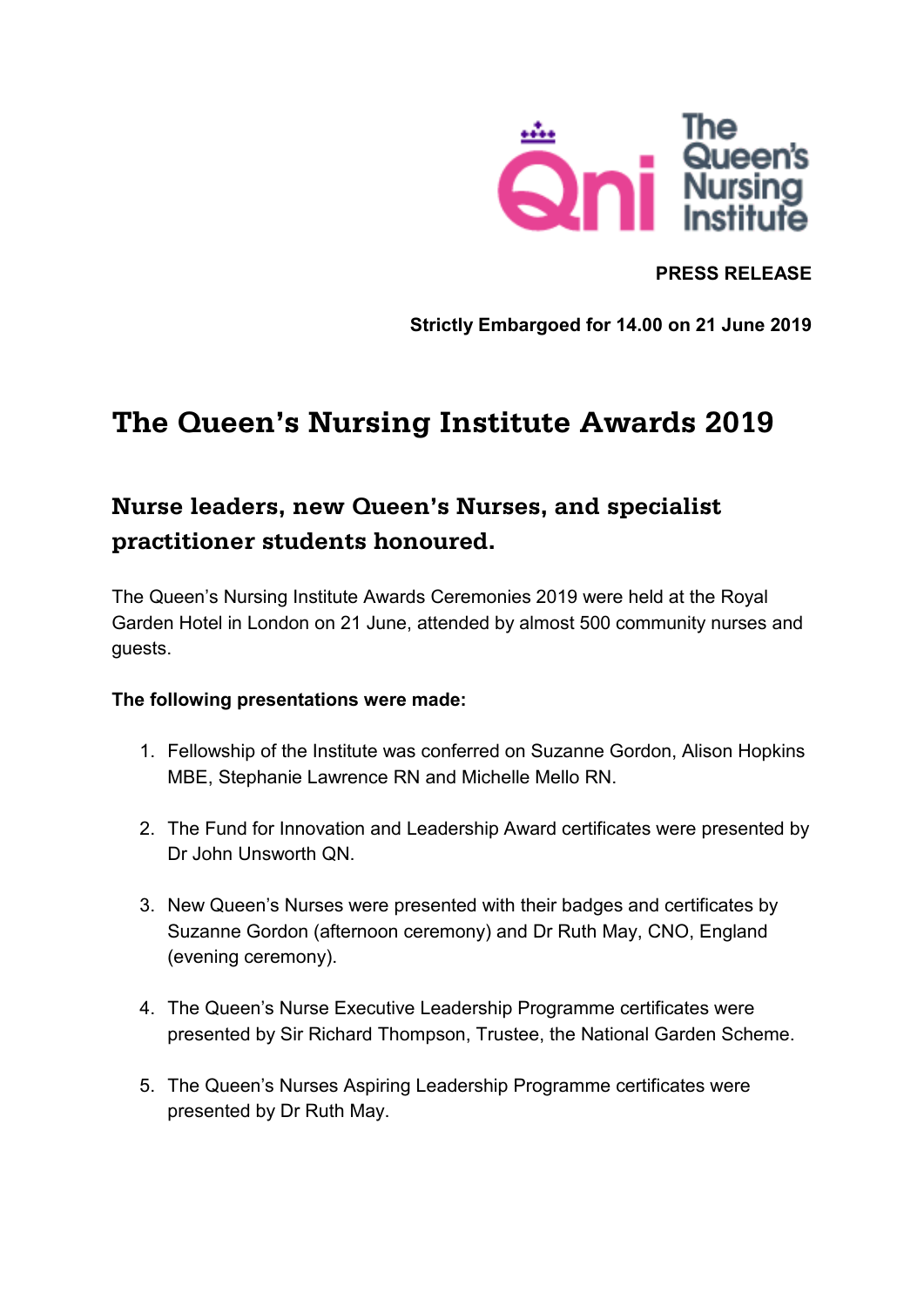- 6. The Dora Roylance Memorial Prize for best Health Visiting student was presented to Abibat Jimoh by Dr John Unsworth.
- 7. The Ellen Mary Memorial Prize for best General Practice Nursing student was presented to Catherine Dineen-Thomas by Ms Gill Boast QN.
- 8. The Philip Goodeve-Docker Memorial Prize for best District Nursing student was presented to Liane Worth by Mr Nigel Goodeve-Docker.

## **Fellowship of the Institute**

Presented by Dr John Unsworth QN, QNI Chair of Council

Suzanne Gordon, Journalist, Author and Patient Safety Advocate.

Alison Hopkins MBE, RGN, MSc, DN Cert, Chief Executive of Accelerate CIC.

Stephanie Lawrence, RGN, RNChild, DN, QN, ANP, Executive Director of Nursing and Allied Health Professionals, Leeds Community Healthcare and Leeds GP Confederation.

Michelle Mello RN, BSc (Hons), MSc, PGCE, National Clinical Lead, Personalised Care Group, NHS England.

#### **The Fund for Innovation Awards 2018-19**

Presented by Dr John Unsworth, QNI Chair of Council The ten projects focused on helping people experiencing homelessness or living in temporary housing. The projects were funded with the support of Oak Foundation.

Project: Drop in and NHS Health Check Outreach Clinic Patsy Dodd, Advanced Nurse Practitioner, Charlotte Swann, Wirral Churches Ark Project, Birkenhead.

Project: Five Ways to Wellbeing Claire O'Connell and Sheila Shatford, Primary Care Nurses, Homeless Health Service, Bristol.

Project: The Gypsy and Traveller Health Bus Lisa Gavin, Homeless Health Lead Nurse, Mark Haythorne, Surrey County Council, Redhill, Surrey.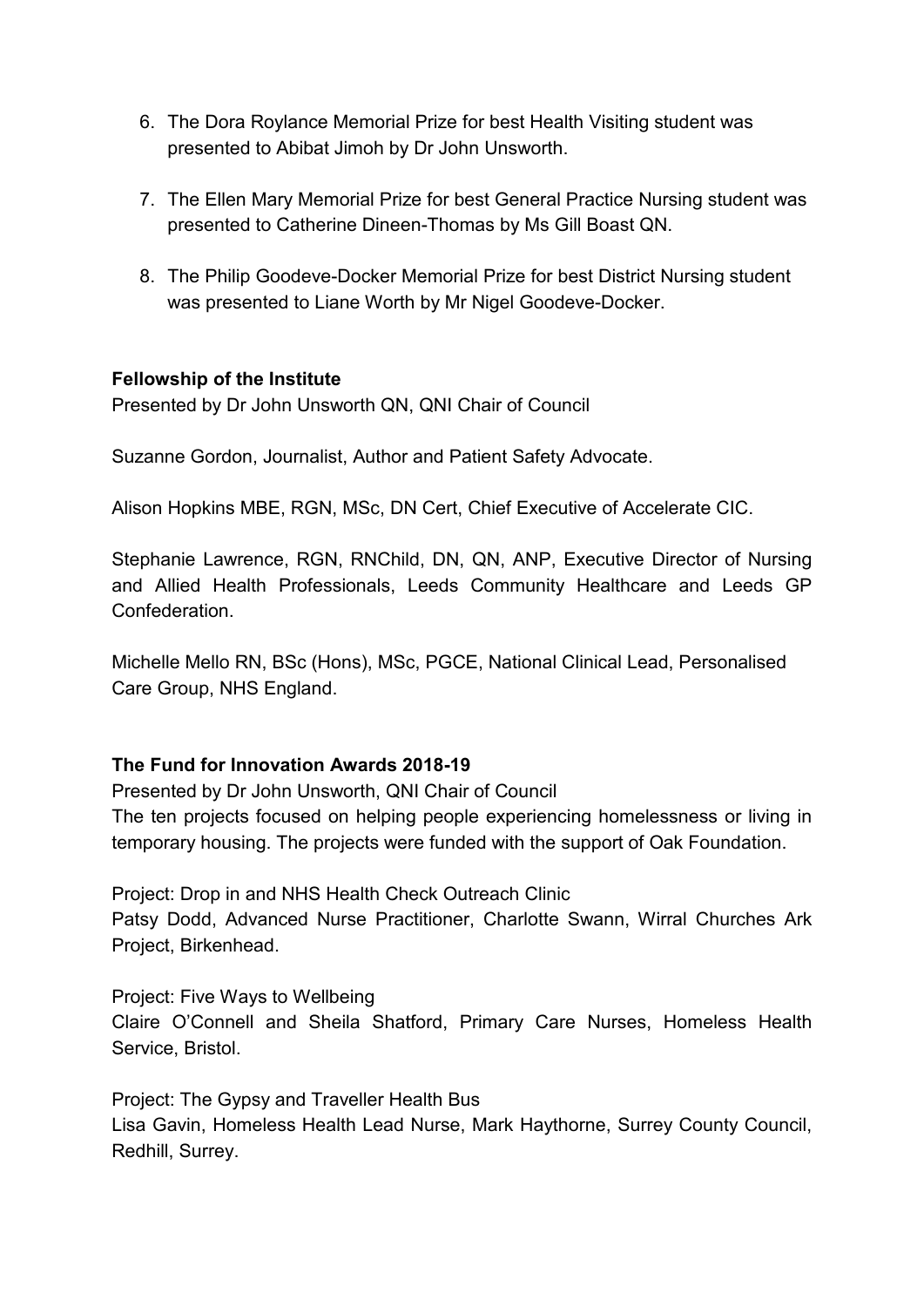Project: Health Champions for the Homeless

Sihle Malapela, Nurse Practitioner; Abdul Rawkib, Commissioning Manager; Sultan Ahmed, Administrator, Newham, London.

Project: HITPlus Kendra Schneller, Serina Aboim, Nurse Practitioners, Guy's and St Thomas' NHS Foundation Trust, Southwark, London.

Project: Latent TB Screening and Awareness at HMP Birmingham Julie McLoughlin, TB Clinical Nurse Specialist; Hanna Kaur, TB Lead Nurse, Kim Bruton, TB Support Worker; University Hospitals Birmingham NHS FT.

Project: Leap Ahead Julia Mullaney and Ann Neville, Advanced Nurse Practitioners, Darwen Healthcare.

Project: New Clothing as a Health Intervention for Rough Sleepers and Asylum Seekers

Paul Coleman, Consultant Nurse Homeless and Refugee Health Services; Jennifer Adu, Specialist Health Visitor, Croydon.

Project: Self Harm

Kelly Smith and Rebekah Jeavons, Community Matron Outreach Team, North Somerset.

Project: Touch Base Margaret O'Sullivan, Community Viral Hepatitis Nurse Specialist, Brighton.

#### **Queen's Nurse Executive Leadership Programme**

Funded with the generous support of the National Garden Scheme.

## **2017 - 2018**

Jenny Bostock Jacqueline Brocklehurst Marieanne Bubb-McGhee Vanessa Crossey Jane Haros Natalie Jennings Jane Kinniburgh Karen Leach Jane Nicoli-Jones Ruth Oshikanlu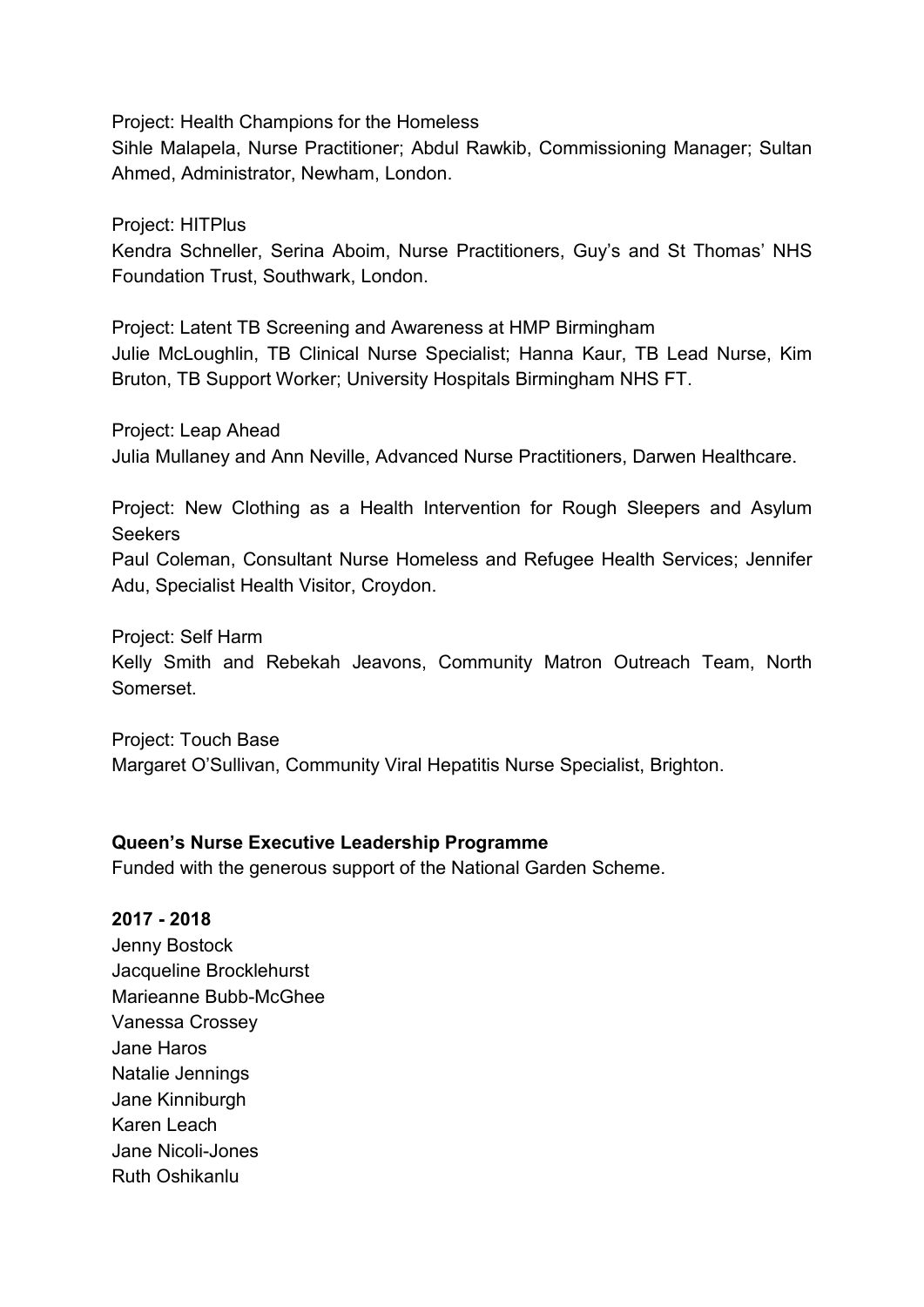## Karen Storey Michaela Toms

#### **2018 - 2019**

Una Adderley Gillian Beardmore Debbie Brown Helen Chapman Angela Cook Janette Cooper Michelle Cox Sara Fantham Angie Hill Michelle Johnson Penelope Keith Tracie Mckelvie Helen Mehra Deborah Myers Jane Naismith Yemisi Osho Salli Pilcher Denise Thiruchelvam

## **Queen's Nurse Aspiring Leadership Programme 2018-2019**

Parveen Akhtar Helen Ballinger Helen Brewah Jane Dickinson Julie Fenwick Gail Goddard Celine Grundy Charlotte Hudd Gillian Jones Jo Maher Lesley Mills Maria Mockett Jane Mulcahy Debbie Nash Hattie Taylor Eve Thrupp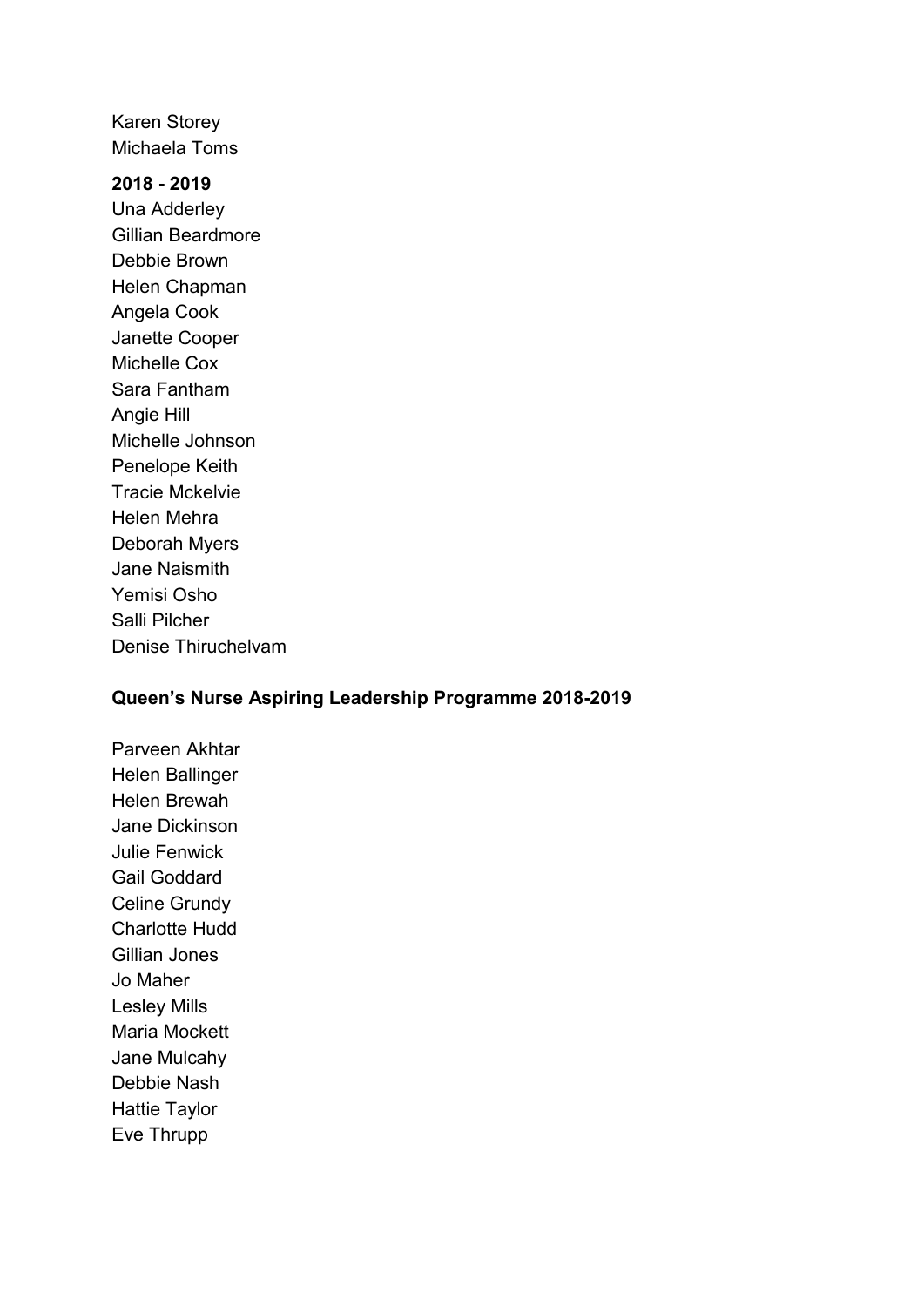## **Queen's Nurses (afternoon ceremony)**

The Queen's Nurse programme is generously supported by the National Garden Scheme.

Audrey Adamah Gillian Addy Zoe Ahearne Amy Anderson Shona Andrews Samantha Arrowsmith Lisa Ashworth Anna Attrill Clair Barrow Rachel Barry Carolyne Bognar Charlotte Botes Jane Brady Abigail Brooks Antonia Brown Cheri Bugden Catherine Bulpitt Elizabeth Burgess-Havard Mandy Burton Kimberley Bushill Loraine Butcher Carol Carless Stephen Chandler Jennifer Charlewood Sarah Chitongo Tanya Clutterbuck Jane Collins Charlotte Cooley Cindy Courtney Christine Croft Debbie Cromack Helen Crowther Dee Curless Susan Dinsdale Katie Dobson Joanna Dodd Cheryl Doyle Elaine Driscoll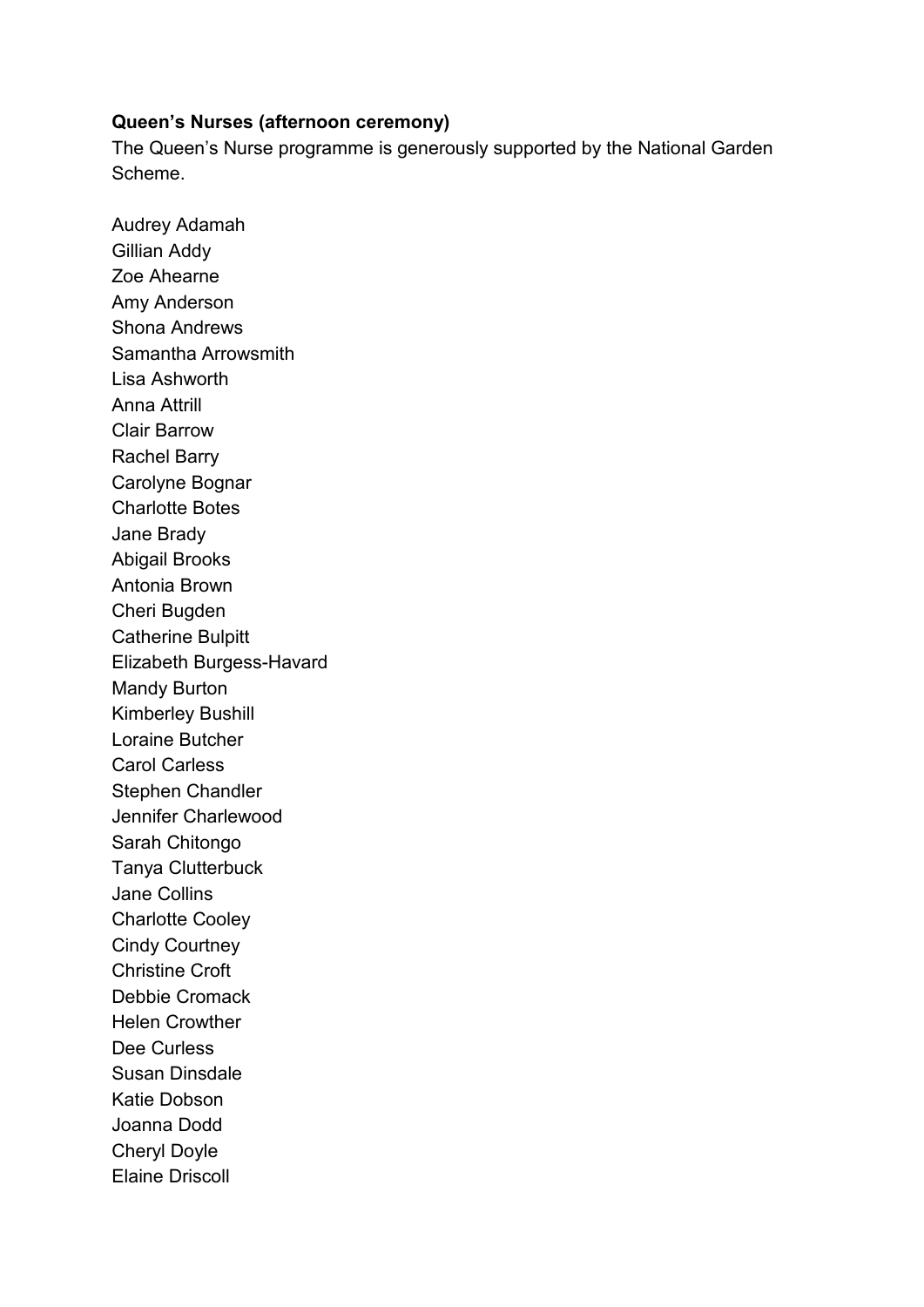Joanne Eaton Charlotte Ella Helen Ellerby Louise Elwen Penelope Evison Christina Fairhead Andrew Finney Cheryl Forrest Charlotte Fry Sarah Gardner Susan Glenister Sandra Glynn Caryl Goldstone Maureen Greenwood Penny Greenwood Michaela Griffiths Sarah Griffiths Dawn Grout Sharon Haggerty Elizabeth Hall Natalie Harper Margaret Hayes Sarah Hayes Grace Henderson Sarah Hewinson Vivien Hollis Catherine Howells Julia Hyde Helen Johnson Jane Jones Mandy Kazmierski Conleth Kelly Catherine Lamport Joanne Landers Crystal Larteef Anne Lloyd Juanita Lloyd Fiona Louth Susan Lucas Chrissy Luff Valerie MacDonald Anita Macro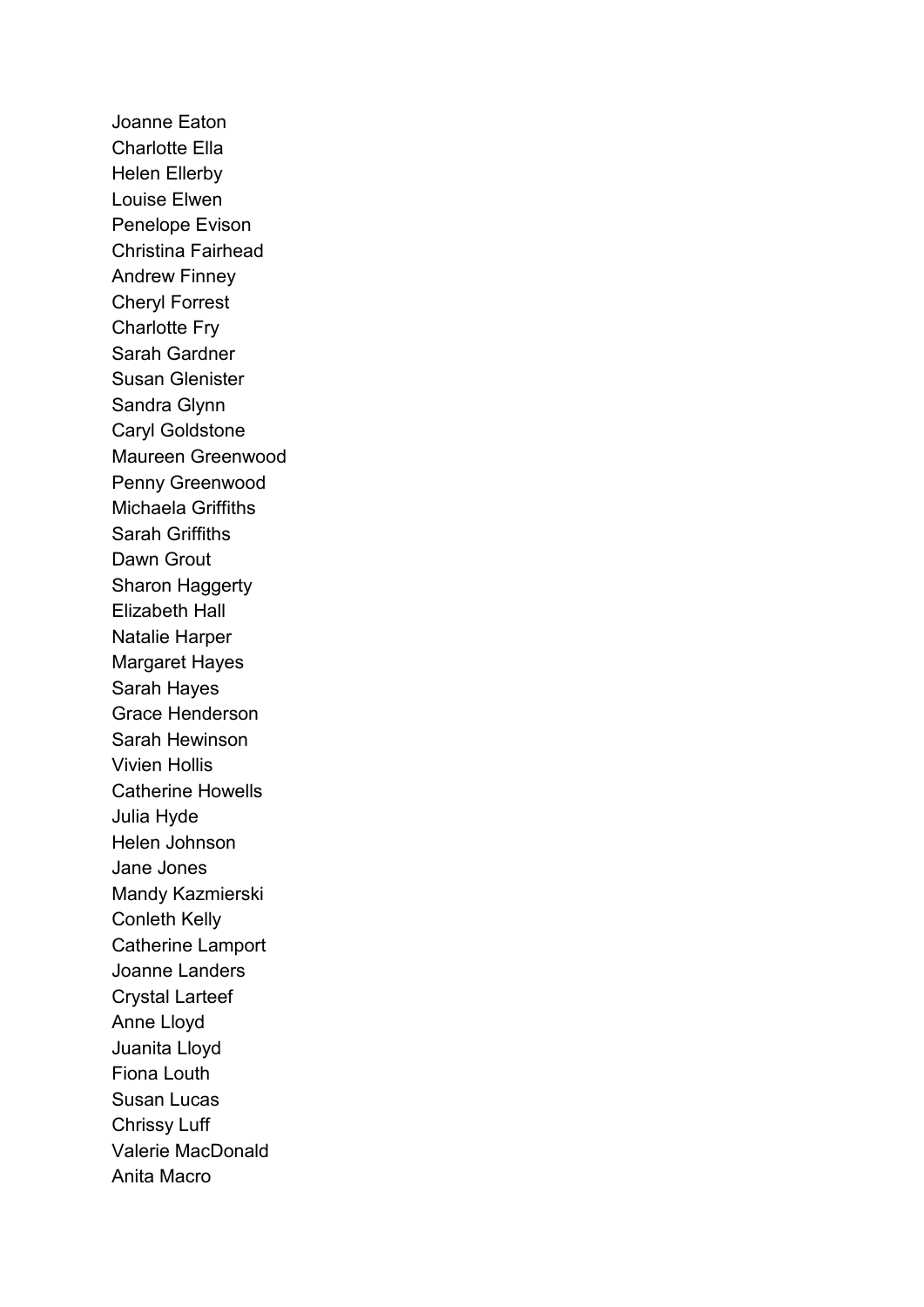Jacqueline Manly Emma Martin Rebekah Matthews Joanna Maudling Elizabeth McAuley Jane McIlraith Angela McLaughlin Catherine Mee Christine Mernin Bernadette Michaelides Elizabeth Mouland Catharine Thwaites Sharon Underwood

#### **Queen's Nurses (evening ceremony)**

Ophelia Mensah Claire Neale Lyn Orr Christine Overland Lisa Paduch Katherine Pearson Eloise Phillips Alison Place Lynda Potter Theresa Prince Nicholas Puffett Lisa Pullen Kate Reed Caroline Roberts Jane Robinson Kirstie Sainsbury-Logan Justine Sanderson Jane Scattergood Kendra Schneller Lisa Scott Jacqueline Scrace Lynn Sellwood Karen Shaw Karen Sheehy Rebecca Shergold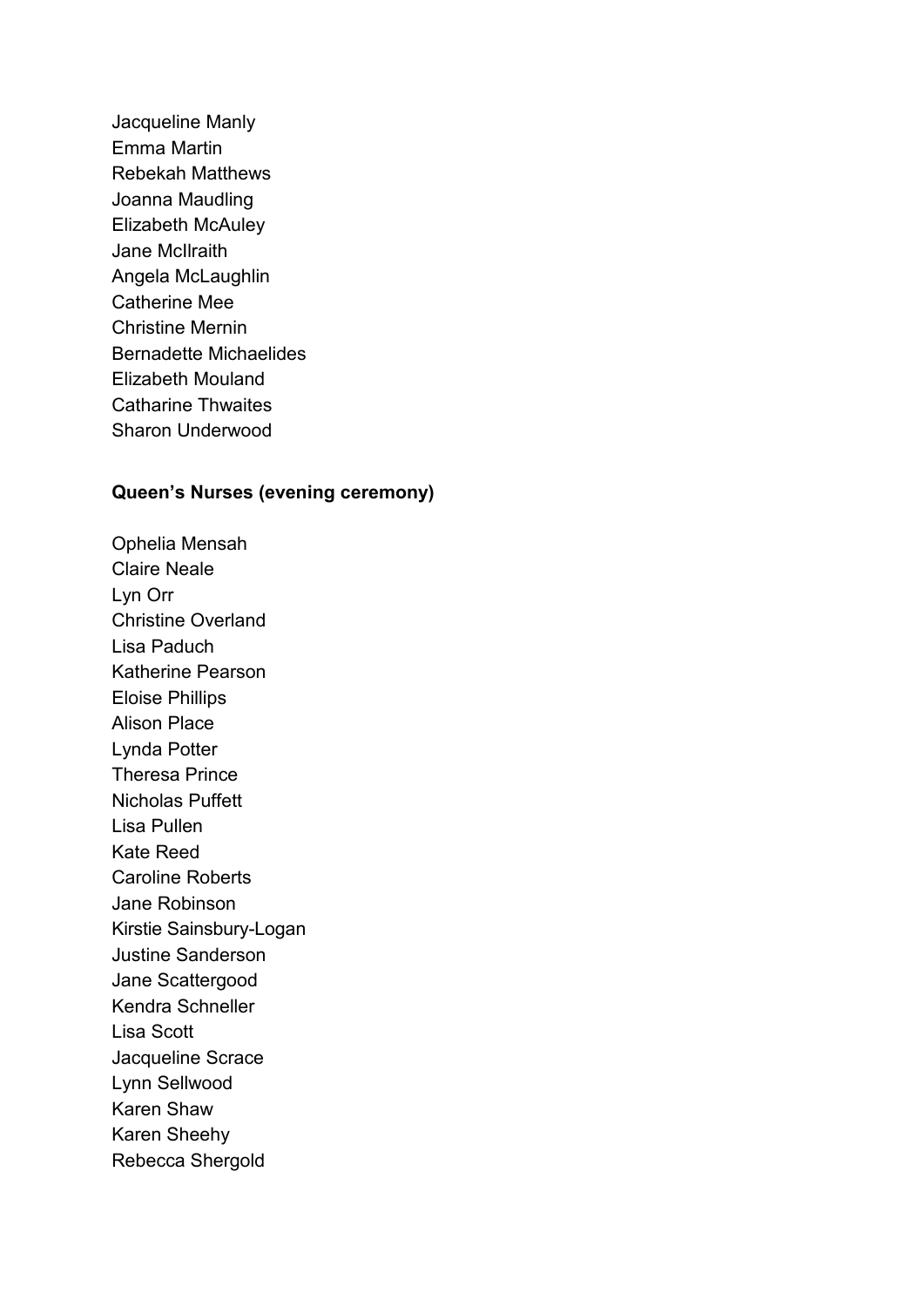Susan Silvester Jane Simons Anita Sloane Emma Smith Sally Smith Helen Snelgrove Julie Southcott Kate Spence Paula Spooner Pauline Spreadborough Mandy Steele Nicky Strutt Nikki Stubbs Sue Swanson Lydia Sweetland Donna-Marie Thomas Sian Thomas Frances Tibble Dale Turland-Ord Patricia Vickers Katherine Vine Angela Volpe Amanda Wagg Mercy Wasike Rosy Watson Sarah Wheeler Maria Whelan Tracey Whitby Abigail White Deborah White Deborah Jane White Michelle Louise White Deborah Wilcox Jo Wilcox Alison Williams Lesley Young

## **ENDS**

**NOTES**